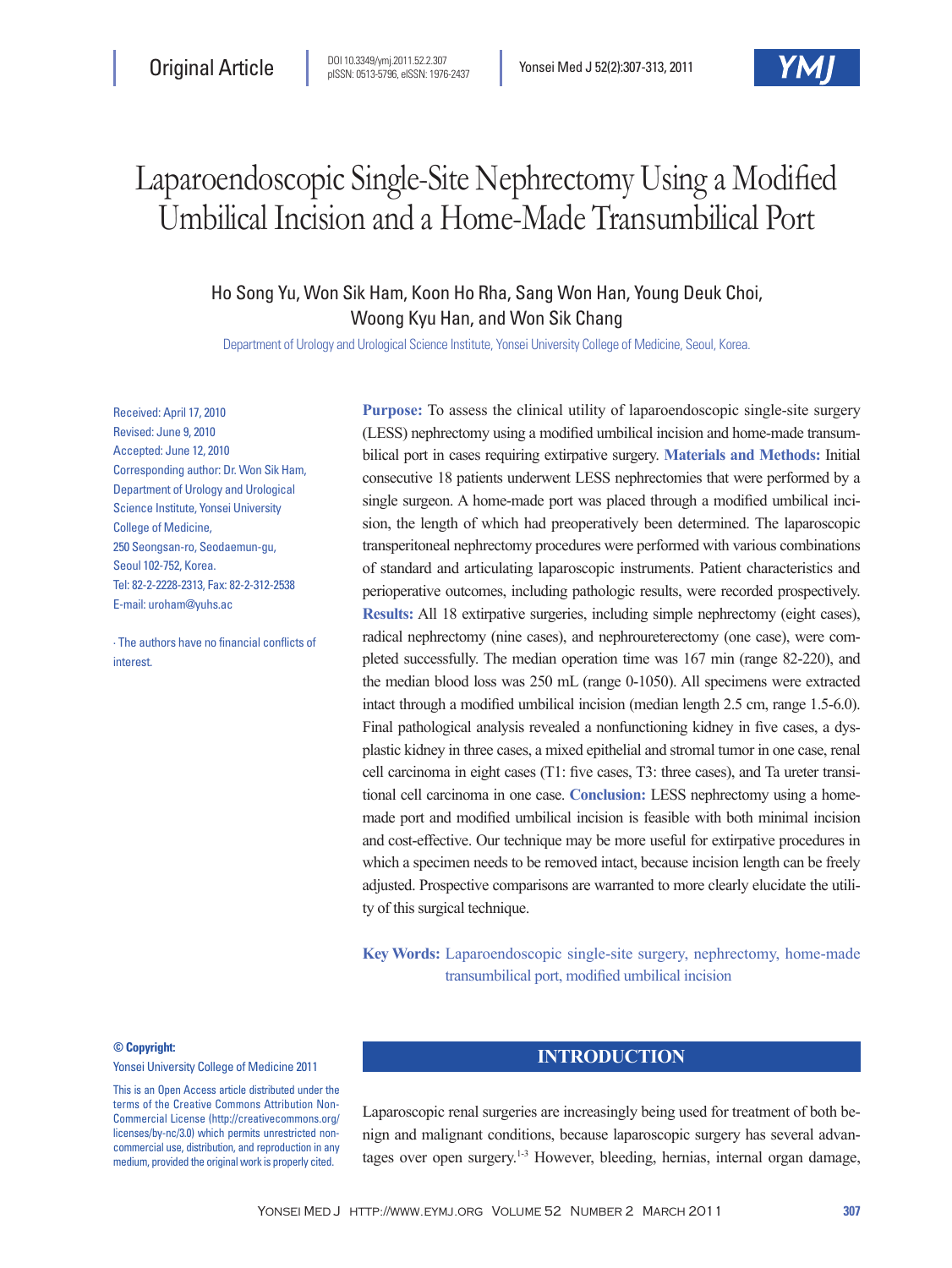and undesirable cosmetic effects such as scars are complications that can occur at the working ports in the conventional laparoscopic approaches.

To overcome these limitations of conventional laparoscopy, laparoendoscopic single-site surgery (LESS) for minimally invasive urology has been the focus of numerous investigations, and consequently, the use of LESS in urology as an alternative to conventional laparoscopy has increased substantially over the past two years with the refinement of laparoscopic instruments.<sup>4-8</sup>

Although a variety of LESS procedures have been described in the literature, we have primarily performed LESS in cases requiring extirpative procedures, considering that a minilaparotomy or auxiliary incision of the abdominal wall is required to remove the specimen in conventional laparoscopic surgery. To minimize the incision length, we performed a modified umbilical incision as described by Casciola, et al.<sup>9</sup> and used home-made transumbilical ports, because commercial multilumen ports typically used in LESS approaches are not available in Korea.<sup>7,10-12</sup>

Thus, this study was designed to verify the clinical utility of LESS nephrectomy using a modified umbilical incision and a home-made transumbilical port in initial consecutive cases requiring extirpative surgery based on a single sur-

**Table 1.** Patient Characteristics

| geon experience. |
|------------------|

# **MATERIALS AND METHODS**

#### **Patient selection**

Between March 2009 and October 2009, initial consecutive 18 patients who underwent various LESS nephrectomies for treatment of benign and malignant conditions, performed by a single laparoscopic surgeon (Ham WS), were enrolled in this study. Our institution's institutional review board approved this study. Preoperatively, all patients consented to LESS.

For simple nephrectomy cases, a diuretic renogram confirmed < 15% function in the kidney of interest with a normal contralateral kidney. Radical nephrectomy was performed for all cases with a clinically-confirmed T2 or lower tumor stage without evidence of lymph node enlargement or renal vein involvement for which nephron-sparing surgery by either an open or laparoscopic approach was not possible. We performed a nephroureterectomy for one patient with an enhancing ureteral mass. If a patient's overall condition was suitable for laparoscopy, we performed LESS, irrespective of the patient's body mass index or pre-

| Case           | Age $(yrs)$                                        | <b>Sex</b> | <b>BMI</b> | Operation history           | Site                 | Surgical indication                   |  |  |
|----------------|----------------------------------------------------|------------|------------|-----------------------------|----------------------|---------------------------------------|--|--|
|                | Benign nonfunctioning kidney<br>Simple nephrectomy |            |            |                             |                      |                                       |  |  |
|                | 41                                                 | M          | 26.7       |                             | Left                 | <b>UPJO</b>                           |  |  |
| $\overline{2}$ | 46                                                 | F          | 18.9       | Open hysterectomy           | Right                | <b>UPJO</b>                           |  |  |
| 3              | 37                                                 | M          | 30.9       |                             | Right                | Chronic impacted ureteral stone       |  |  |
| 4              | 65                                                 | M          | 22.8       | Open nephrolithotomy        | Left                 | CPN, Staghorn stone                   |  |  |
| 5              | 6.4                                                | F          | 14.4       |                             | Right                | Dysplastic kidney with ectopic ureter |  |  |
| 6              | 0.6                                                | M          | 17.0       |                             | Left                 | Ectopic dysplastic kidney             |  |  |
| 7              | 81                                                 | F          | 21.0       | Explo-laparotomy $\times$ 2 | Left                 | CPN, renal stone                      |  |  |
| 8              | 3.3                                                | F          | 15.1       |                             | Right                | Dysplastic kidney with ectopic ureter |  |  |
|                | Radical nephrectomy                                |            |            |                             | Enhancing renal mass |                                       |  |  |
| 9              | 62                                                 | F          | 31.2       | ٠                           | Left                 | $>$ 4 cm                              |  |  |
| 10             | 70                                                 | M          | 26.0       |                             | Left                 | $<$ 4 cm                              |  |  |
| 11             | 51                                                 | M          | 22.7       | $\overline{a}$              | Left                 | $\leq$ 4 cm                           |  |  |
| 12             | 45                                                 | F          | 26.1       | $\overline{a}$              | Right                | $>$ 4 cm                              |  |  |
| 13             | 73                                                 | F          | 23.4       |                             | Left                 | $>$ 4 cm                              |  |  |
| 14             | 51                                                 | F          | 24.2       | $\overline{a}$              | Right                | $>4$ cm                               |  |  |
| 15             | 56                                                 | F          | 22.7       | Appendectomy                | Left                 | $\leq$ 4 cm                           |  |  |
| 16             | 75                                                 | F          | 21.1       |                             | Right                | $>4$ cm                               |  |  |
| 17             | 40                                                 | M          | 22.8       | ٠                           | Right                | $>$ 4 cm                              |  |  |
|                | Enhancing ureteral mass<br>Nephroureterectomy      |            |            |                             |                      |                                       |  |  |
| 18             | 54                                                 | F          | 23.6       | -                           | Right                | 2 cm, mid ureter                      |  |  |

BMI, body mass index; CPN, chronic pyelonephritis; UPJO, ureteropelvic junction obstruction.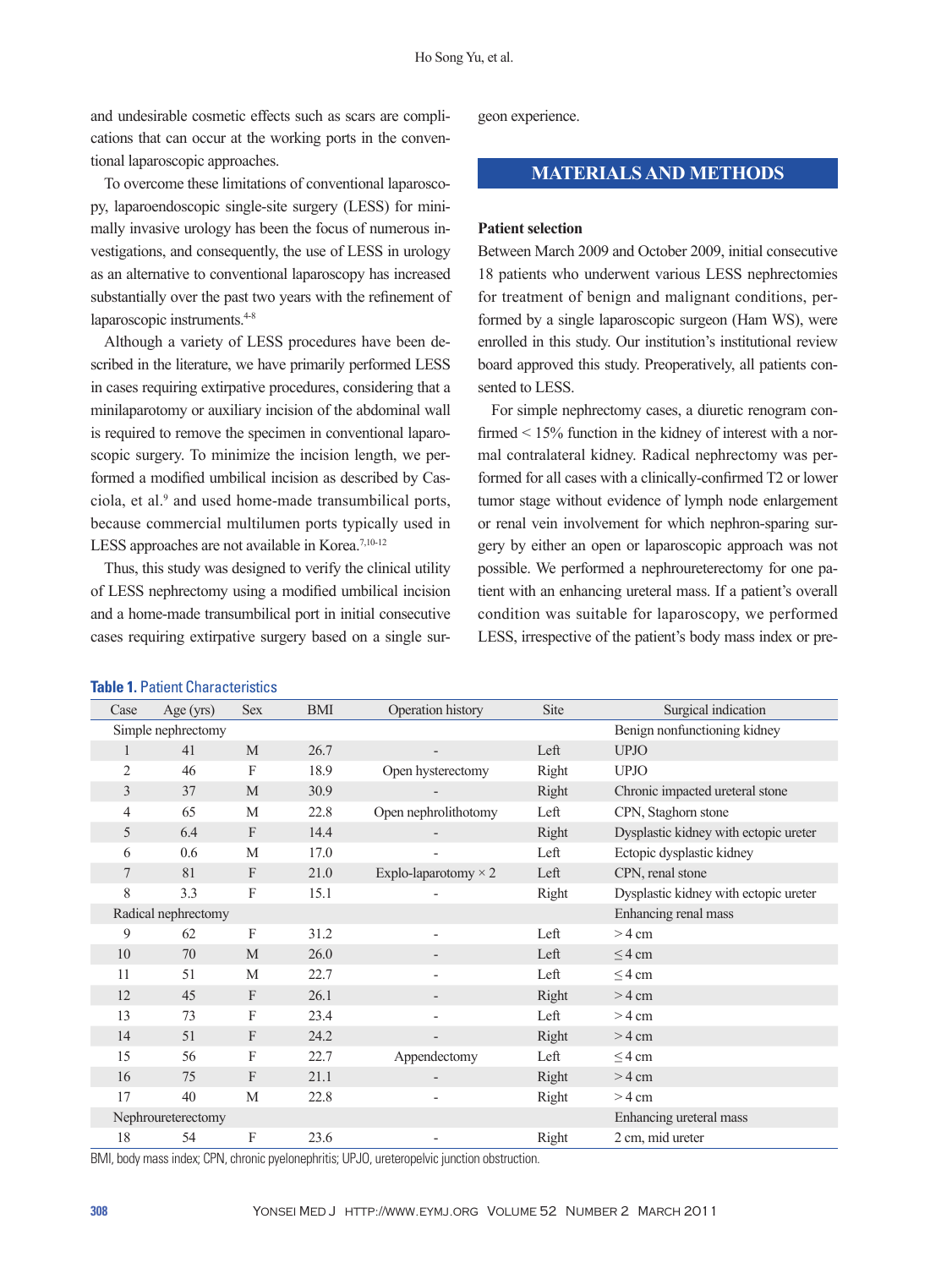vious operation history. The characteristics of patients included in this study are summarized in Table 1.

### **Operation technique**

#### *Modified umbilical incision*

Under general anesthesia, the patient was positioned in a modified lateral decubitus position. A modified umbilical incision was made three-quarters of the way along the circumference of the umbilicus along the umbilical ring.<sup>9</sup> A suitable fasciotomy beneath the umbilical skin incision was performed for intact specimen extraction (Fig. 1). For cases with a large kidney and tumor seen during the preoperative imaging study, the skin incision length was extended to 4.0 cm in the cranio-caudal direction before port placement.

## *Home-made transumbilical port placement*

An Alexis wound retractor® (Applied Medical, Rancho Santa Margarita, CA, USA) was placed in position through the incision with the bottom ring (green) inside the abdomen after the umbilical skin incision was carried into the peritoneum. We used an extra-small Alexis wound retractor® for pediatric patients, and a small Alexis wound retractor® for adult patients. A size 7 sterile surgical glove was snapped onto the external ring (white), and the three fingers of the glove were secured to the ends of the trocars (three 5-mm trocars for pediatric patients and three 12-mm trocars for adult patients) with silk thread and a rubber band.<sup>13-15</sup> After insufflation of the peritoneum with  $CO<sub>2</sub>$  to 12 mm Hg, a 30° 5-mm or 10-mm rigid laparoscope was inserted through the 5-mm or 12-mm trocars. We used a flexible fiber light cable 8062™ with a 90° angled instrument attachment (Richard Wolf, Knittlingen, Germany) to reduce the interactions between the laparoscope and instruments.

## *Laparoendoscopic single-site nephrectomy procedure*

The standard laparoscopic transperitoneal nephrectomy technique was performed with the combined use of conventional and articulating laparoscopic instruments (Autonomy LaparoAngleTM, Cambridge Endo, Framington, MA, USA). To minimize the external crowding and clashing of instruments, we also used standard and bariatric length conventional laparoscopic instruments. For adult patients, we used conventional laparoscopic instruments for most dissection and retraction maneuvers, and articulating instruments were used selectively, whereas, articulating instruments were used primarily throughout the procedures for pediatric patients.

After colon mobilization, the ureter was identified and traced to the renal hilum. Renal pedicle control was performed using vascular EndoGIA staplers (Ethicon, Cincinnati, OH, USA) or Hem-o-Lok™ (Weck Closure Systems, Research Triangle Park, NC, USA) clips with additional metal clips. The upper pole and retroperitoneal attachments were then divided with a Harmonic Scalpel™ (Ethicon, Cincinnati, OH, USA) and stapler or metal clips. We did not perform additional laparoscopic port placement for liver retraction, even for right-sided cases. Hemostasis was confirmed, and the kidney was extracted intact in a laparoscopic retrieval bag through the incision. For pediatric patients, the small renal pedicles supplying the dysplastic kidney were clipped using the metal clips, and the specimen was removed intact through the home-made port without the laparoscopic retrieval bag. For cases with a large kidney and tumor, the initial skin incision (4.0 cm) was extended in the cranio-caudal direction until the specimen in the laparoscopic retrieval bag could be extracted intact without severe resistance.

**A BINCHES** 

For nephroureterectomy, the ureter was dissected to the

**Fig. 1.** Modified umbilical incision with a suitable fasciotomy carried down into the peritoneum. (A) Adult patient. (B) Pediatric patient.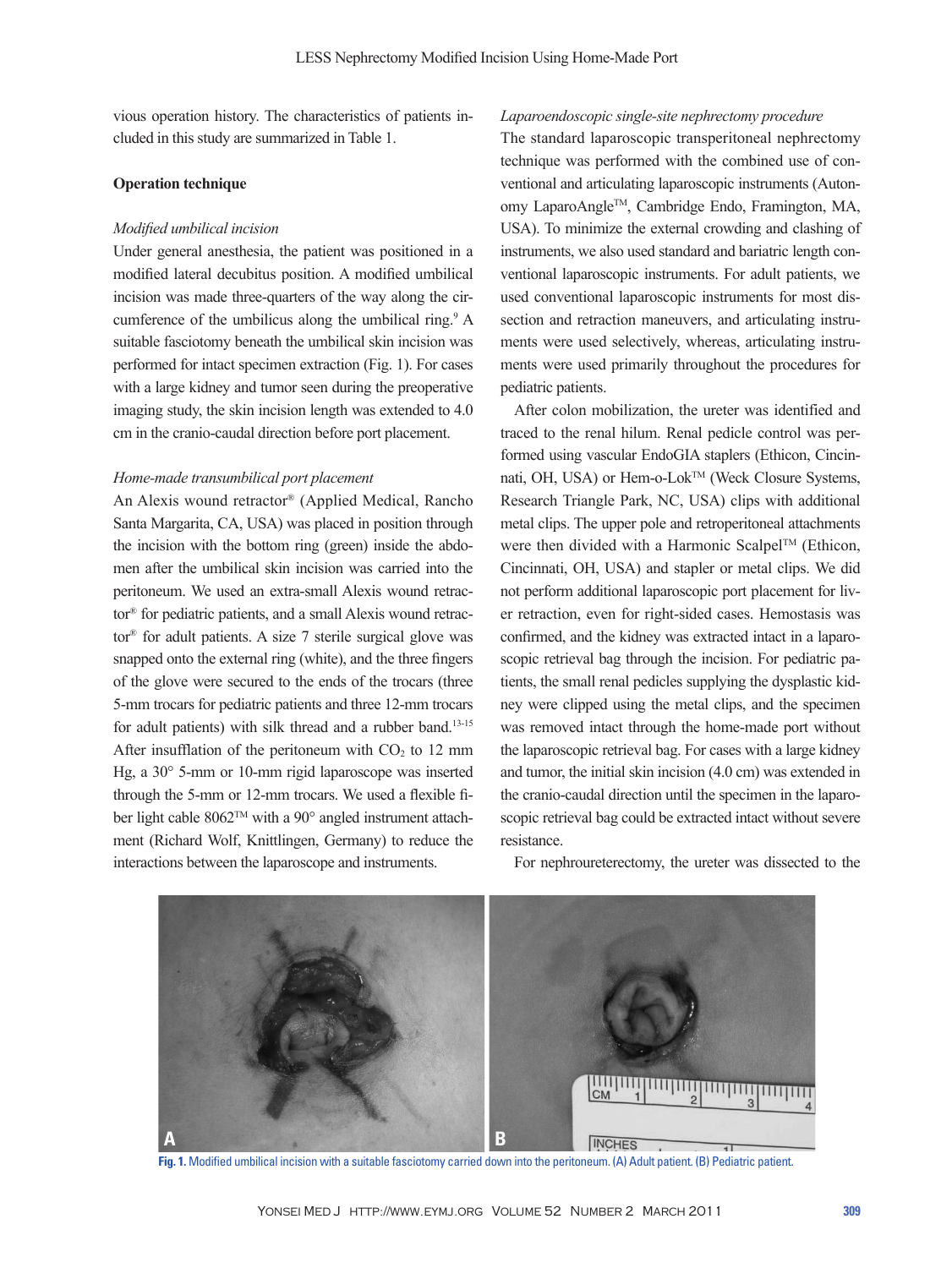level of the bladder after the nephrectomy was completed. The bladder cuff was dissected circumferentially around the ureteric orifice, and we then performed laparoscopic stapling of the distal ureter and bladder cuff using a pure extravesical approach.<sup>16</sup>

#### **Postoperative management and outcomes**

Postoperatively, all adult patients received continuous intravenous patient-controlled analgesia (IV-PCA) as well as IV tramadol as needed. Thirty minutes before the end of the operation, the IV-PCA was connected to the patients. The IV-PCA regimen comprised 1,000 μg of fentanyl in normal saline 100 mL (10  $\mu$ g/mL) and tramadol (50 mg/A) was administered in a bolus if pain was 5 or more on the visual analog scale (VAS). Although the IV-PCA was maintained maximally for 48 hr, it was discontinued earlier if the patient desired or the patient had a VAS pain score of  $\leq 2$ . Three pediatric patients received only oral ibuprofen syrup according to their age. All patients were discharged at their own discretion after consideration of their general condition. The demographics, operation time, estimated blood loss, perioperative complications, duration of hospital stay, incision length, and final pathological results of all patients were recorded.

# **RESULTS**

LESS nephrectomy was performed in nine right-sided and nine left-sided cases. All procedures were successfully completed using only two instrument ports throughout the procedure, even for the right-sided cases, without conversion to conventional laparoscopy or an open approach. Two intraoperative injuries (diaphragm injury and renal vein injury) occurred, but were controlled immediately by either primary closure or clipping without specific problems.

Simple nephrectomy for a nonfunctional kidney was performed in eight cases; the final pathology in all these cases was consistent with chronic pyelonephritis induced by a ureteropelvic junction obstruction or a stone (dysplastic kidney in three pediatric patients) without any evidence of malignancy. Nine patients had radical nephrectomy for enhancing renal masses, and one patient had a nephroureterectomy for a ureteral mass. Except for one case with a mixed epithelial and stromal tumor, final pathological analysis revealed that eight cases were renal cell carcinomas (six clear cell, one papillary, and one chromophobe) that could be broken down into pathological stages as follows: T1a  $(n = 2)$ , T1b  $(n = 3)$ , T3a  $(n = 2)$ , and T3b  $(n = 1)$ . One patient with a ureteral mass was diagnosed with ureteral transitional cell carcinoma, high grade, Ta.

Most specimens could be extracted intact through a modified umbilical incision of minimal length: 2.5 cm for adult patients and 1.5 cm for pediatric patients (Fig. 2). For four cases with a large kidney (longest kidney length: range, 14.0-18.0 cm) and tumor (size range, 4.0-7.0 cm), the specimens could be extracted intact using an extended skin incision of 5.0-6.0 cm length (Table 2).

From postoperative day 1, the patients reported tolerable levels of pain (median VAS pain score: 2, range 1-4). Only five patients (33.3%) required additional IV tramadol on the day of the operation and 12 patients (80%) discontinued IV-PCA before 48 hr. Median duration of hospital stay was 5 days (range 2-8).

## **DISCUSSION**

Although the transition from multiple port access surgery to LESS as a step toward scar-free surgery may represent a



**Fig. 2.** Postoperative image of a modified umbilical incision. (A) Adult patient. (B) Pediatric patient.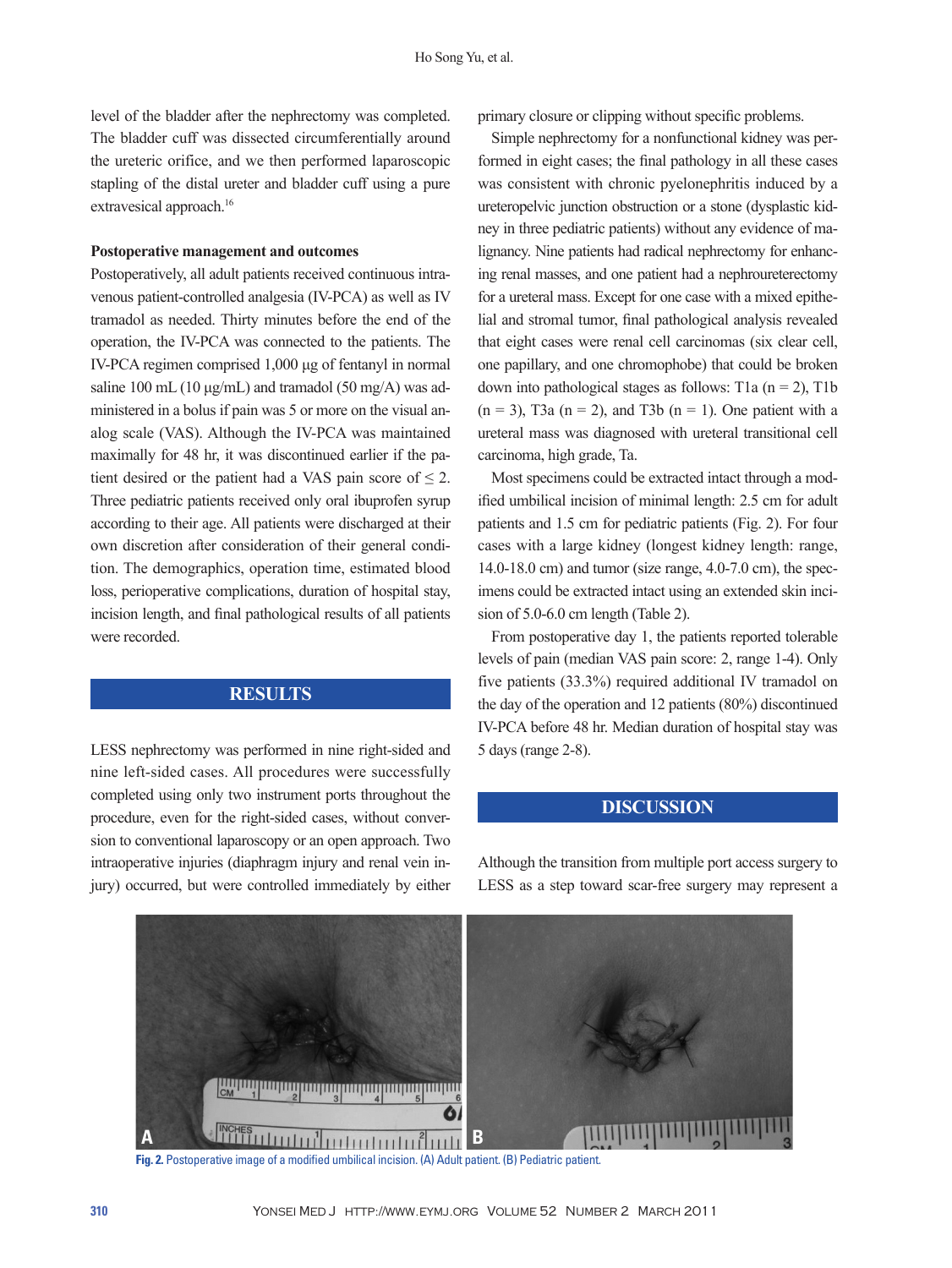| Case               | Operation time      | EBL              | Incision |                                   | $Size*(cm)$                   |                              |                          |                          |
|--------------------|---------------------|------------------|----------|-----------------------------------|-------------------------------|------------------------------|--------------------------|--------------------------|
|                    | total/port (min)    | (mL)             | (cm)     | Diagnosis*                        | Kidney                        | Tumor                        | Location* T stage*       |                          |
|                    | Simple nephrectomy  |                  |          |                                   |                               |                              |                          |                          |
| 1                  | 150/20              | $\mathbf{0}$     | 2.5      | CPN, UPJO                         | $10.0 \times 7.0 \times 6.0$  | $\overline{\phantom{a}}$     |                          |                          |
| $\overline{c}$     | 186/17              | 700              | 2.5      | CPN, UPJO                         | $10.3 \times 5.0 \times 2.0$  | $\overline{\phantom{a}}$     | $\overline{\phantom{0}}$ | $\overline{\phantom{a}}$ |
| 3                  | 175/16              | 250              | $2.5$    | CPN, ureter stone                 | $7.5 \times 7.0 \times 2.0$   | $\overline{\phantom{a}}$     | $\overline{\phantom{a}}$ | $\overline{\phantom{a}}$ |
| 4                  | 200/14              | 570              | 5.0      | CPN, staghorn stone               | $15.0 \times 8.0 \times 3.5$  | $\overline{\phantom{a}}$     | $\overline{\phantom{a}}$ | $\overline{\phantom{a}}$ |
| 5                  | 114/12              | $\mathbf{0}$     | 1.5      | Hypoplastic dysplasia, CPN        | $3.5 \times 2.5 \times 1.0$   | $\overline{\phantom{a}}$     | $\overline{\phantom{a}}$ | $\overline{\phantom{a}}$ |
| 6                  | 82/11               | 50               | 1.5      | Multicystic dysplastic kidney     | $3.0 \times 1.7 \times 1.0$   | $\overline{\phantom{a}}$     | $\overline{\phantom{a}}$ | $\overline{\phantom{a}}$ |
| 7                  | 206/15              | 500              | 2.5      | Renal stone, CPN, pyremic abscess | $10.0 \times 7.0 \times 4.0$  | $\qquad \qquad \blacksquare$ | $\overline{\phantom{a}}$ |                          |
| 8                  | 125/13              | $\theta$         | 1.5      | Multicystic dysplastic kidney     | $2.0 \times 1.5 \times 1.0$   | $\overline{\phantom{a}}$     | $\overline{a}$           | $\overline{\phantom{a}}$ |
|                    | Radical nephrectomy |                  |          |                                   |                               |                              |                          |                          |
| 9                  | 182/16              | 500              | 2.5      | RCC, clear                        | $12.5 \times 6.0 \times 5.0$  | 5.3                          | Hilar                    | 1 <sub>b</sub>           |
| 10 <sup>†</sup>    | 220/18              | 500              | 5.5      | RCC, clear                        | $15.0 \times 10.0 \times 4.0$ | 4.0                          | Multifocal               | 3 <sub>b</sub>           |
| 11                 | 189/15              | 550              | 6.0      | RCC, papillary                    | $18.0 \times 10.0 \times 8.0$ | 4.0                          | Multifocal               | 1a                       |
| $12^{+}$           | 168/13              | 1,050            | $2.5$    | <b>MEST</b>                       | $10.5 \times 7.0 \times 4.5$  | 5.5                          | Mid-lower                | $\overline{\phantom{a}}$ |
| 13                 | 148/14              | 250              | 2.5      | RCC, clear                        | $11.0 \times 6.0 \times 4.0$  | 4.5                          | Hilar                    | 3a                       |
| 14                 | 133/13              | $\overline{0}$   | $2.5$    | RCC, clear                        | $12.0 \times 7.0 \times 4.5$  | 5.0                          | Lower                    | 1 <sub>b</sub>           |
| 15                 | 165/14              | $\boldsymbol{0}$ | 2.5      | RCC, clear                        | $13.0 \times 8.0 \times 6.0$  | 3.5                          | Upper                    | 1a                       |
| 16                 | 150/13              | $\mathbf{0}$     | 2.5      | RCC, chromophobe                  | $11.5 \times 6.0 \times 4.0$  | 5.0                          | Lower                    | 1 <sub>b</sub>           |
| 17                 | 161/13              | $\boldsymbol{0}$ | 5.5      | RCC, clear                        | $10.0 \times 14.0 \times 8.0$ | 7.0                          | Upper-mid                | 3a                       |
| Nephroureterectomy |                     |                  |          |                                   |                               |                              |                          |                          |
| 18                 | 216/15              | 250              | 2.5      | TCC, high grade                   | $12.8 \times 6.5 \times 3.5$  | 1.8                          | Mid ureter               | $\rm{a}$                 |

# **Table 2.** Perioperative Outcomes

EBL, estimated blood loss; CPN, chronic pyelonephritis; UPJO, ureteropelvic junction obstruction; RCC, renal cell carcinoma; MEST, mixed epithelial and stromal tumor; TCC, transitional cell carcinoma.

\*Pathologic results.

† Intraoperative diaphragm injury.

‡ Intraoperative renal vein injury.

paradigm shift in reconstructive and extirpative surgery, $11$ LESS procedures have been performed only in a very limited number of high-volume centers worldwide, 6-8,17,18 and the advantages of LESS over conventional laparoscopic surgery have yet to be proven.<sup>10,19</sup> Two major factors limiting the generalization of LESS in medical centers without prior experience in LESS may be technical challenges<sup>12</sup> and higher costs because of the requirement for more sophisticated instruments<sup>11</sup>

However, as mentioned earlier, if surgery could be conducted and completed through a single, small incision while being true to oncological principles in cases requiring extirpative procedures, the patient would undoubtedly benefit. Therefore, we believe that LESS is a very attractive surgical technique, despite the limitations discussed above. $11,12$ Furthermore, the benefits of LESS could be maximized in cases requiring extirpative procedures.

Therefore, we performed LESS nephrectomies for various cases in which an intact specimen was required. We used a transumbilical approach, which provides a familiar anatomical view of the kidney and potentially affords maximal cosmetic benefits.20 Furthermore, to minimize the incision length, we adopted a modified umbilical incision.<sup>9</sup> In our study, most specimens could be extracted intact through a minimal umbilical incision extended three-quarters of the way along the circumference of the umbilicus of minimal length. For cases with a large kidney and tumor, the initial skin incision was extended to 4.0 cm in a cranio-caudal direction before port placement, thereby allowing us to proceed with the operation without severe instrument crowding, even though we used conventional laparoscopic instruments for most dissection and retraction maneuvers.

Because commercial multilumen ports typically used in LESS approaches are not available in Korea, 4,7,11,12,18 we have used home-made transumbilical ports.<sup>13-15</sup> The basic structure of our home-made port is very similar to that of R-Port™ (Advanced Surgical Concepts, Wicklow, Ireland) in that it consists of two parts: the retractor component and the valve component. Therefore, our home-made port can be used also in performing single-port transvesical simple prostatectomy, and digital assistance for adenoma enucleation can be done by simply removing the valve compo-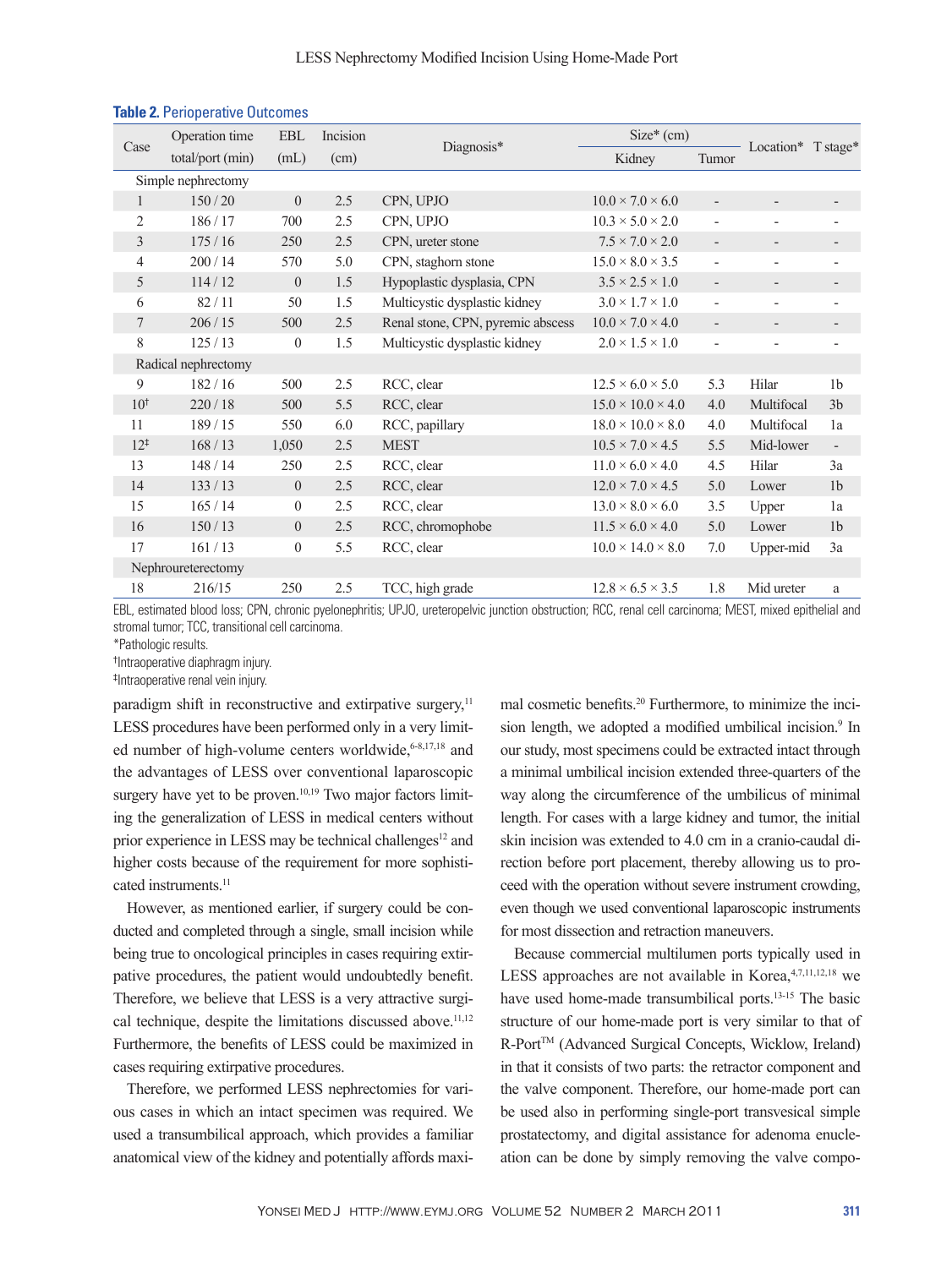nent, without having to remove the port itself.21-23 Moreover, we were able to freely adjust the incision length using various sizes of Alexis wound retractors® at great savings, although additional time was required to make a valve component. Several merits of home-made port was well summarized by Han, et al.<sup>15</sup> however, it is also true that durability of our port can be limitation during some lengthy procedures, compared to those of commercial multilumen ports. Therefore, it would be best to use a proper multilumen port according to the preference of surgeon and the situation of each hospitals.

From the aspects of surgical techniques, it would be an inevitable fact that LESS is more technically challenging than conventional laparoscopy. Especially in our study, we used only two instrument trocars, even for right-sided cases, because we felt that applying an additional port on the abdominal wall would undermine the concept underlying LESS, and the use of three instrument trocars through our small single incision would cause severe extracorporeal instruments crowding. Liver retraction was not problematic. We intentionally dissected toward the upper pole,after the control of renal pedicles, and were able to finish the dissection in the area below the liver without severe difficulties.

Current LESS techniques are in their infancy, and advances in instruments and surgical techniques are required for innovation. Nevertheless, based on our experience, LESS is feasible with minimal incision and safe procedure even for medical centers without prior LESS experience and specialized instruments, however, the ultimate question is whether the use of LESS translates to patient benefits: a prospective multi-institutional clinical trial is essential to confirm whether incremental benefits do indeed exist.<sup>12</sup>

In conclusion, LESS nephrectomy using a modified umbilical incision and a home-made port is feasible with both minimal incision and cost-effective, especially for medical centers without prior LESS experience and specialized instruments. Our technique may be more useful for extirpative procedures in which a specimen needs to be removed intact, because the incision length can be freely adjusted; however, prospective studies are required to confirm our findings.

# **ACKNOWLEDGEMENTS**

This study was supported by a grant of the Korean Healthcare Technology R&D Project, Ministry of Health, Welfare & Family Affairs, Republic of Korea (A084120).

## **REFERENCES**

- 1. Rassweiler J, Frede T, Henkel TO, Stock C, Alken P. Nephrectomy: A comparative study between the transperitoneal and retroperitoneal laparoscopic versus the open approach. Eur Urol 1998;33:489-96.
- 2. Dunn MD, Portis AJ, Shalhav AL, Elbahnasy AM, Heidorn C, McDougall EM, et al. Laparoscopic versus open radical nephrectomy: a 9-year experience. J Urol 2000;164:1153-9.
- 3. Fornara P, Doehn C, Friedrich HJ, Jocham D. Nonrandomized comparison of open flank versus laparoscopic nephrectomy in 249 patients with benign renal disease. Eur Urol 2001;40:24-31.
- 4. Irwin BH, Rao PP, Stein RJ, Desai MM. Laparoendoscopic single site surgery in urology. Urol Clin North Am 2009;36:223-35.
- 5. Kommu SS, Kaouk JH, Rané A. Laparo-endoscopic single-site surgery: preliminary advances in renal surgery. BJU Int 2009;103: 1034-7.
- 6. Raybourn JH 3rd, Rane A, Sundaram CP. Laparoendoscopic single-site surgery for nephrectomy as a feasible alternative to traditional laparoscopy. Urology 2010;75:100-3.
- 7. Tracy CR, Raman JD, Cadeddu JA, Rane A. Laparoendoscopic single-site surgery in urology: where have we been and where are we heading? Nat Clin Pract Urol 2008;5:561-8.
- 8. White WM, Haber GP, Goel RK, Crouzet S, Stein RJ, Kaouk JH. Single-port urological surgery: single-center experience with the first 100 cases. Urology 2009;74:801-4.
- 9. Casciola L, Codacci-Pisanelli M, Ceccarelli G, Bartoli A, Di Zitti L, Patriti A. A modified umbilical incision for specimen extraction after laparoscopic abdominal surgery. Surg Endosc 2008;22:784-6.
- 10. Stolzenburg JV, Kallidonis P, Hellawell G, Do M, Haefner T, Dietel A, et al. Technique of laparoscopic-endoscopic single-site surgery radical nephrectomy. Eur Urol 2009;56:644-50.
- 11. Kommu SS, Rané A. Devices for laparoendoscopic single-site surgery in urology. Expert Rev Med Devices 2009;6:95-103.
- 12. Canes D, Desai MM, Aron M, Haber GP, Goel RK, Stein RJ, et al. Transumbilical single-port surgery: evolution and current status. Eur Urol 2008;54:1020-9.
- 13. Tai HC, Lin CD, Wu CC, Tsai YC, Yang SS. Homemade transumbilical port: an alternative access for laparoendoscopic single-site surgery (LESS). Surg Endosc 2010;24:705-8.
- 14. Park YH, Kang MY, Jeong MS, Choi H, Kim HH. Laparoendoscopic single-site nephrectomy using a homemade single-port device for single-system ectopic ureter in a child: initial case report. J Endourol 2009;23:833-5.
- 15. Han WK, Park YH, Jeon HG, Jeong W, Rha KH, Choi H, et al. The feasibility of laparoendoscopic single-site nephrectomy: initial experience using home-made single-port device. Urology 2010;76:862-5.
- 16. Shalhav AL, Dunn MD, Portis AJ, Elbahnasy AM, McDougall EM, Clayman RV. Laparoscopic nephroureterectomy for upper tract transitional cell cancer: the Washington University experience. J Urol 2000;163:1100-4.
- 17. Desai MM, Berger AK, Brandina R, Aron M, Irwin BH, Canes D, et al. Laparoendoscopic single-site surgery: initial hundred patients. Urology 2009;74:805-12.
- 18. Stolzenburg JU, Kallidonis P, Till H, Burchardt M, Herrmann TR,